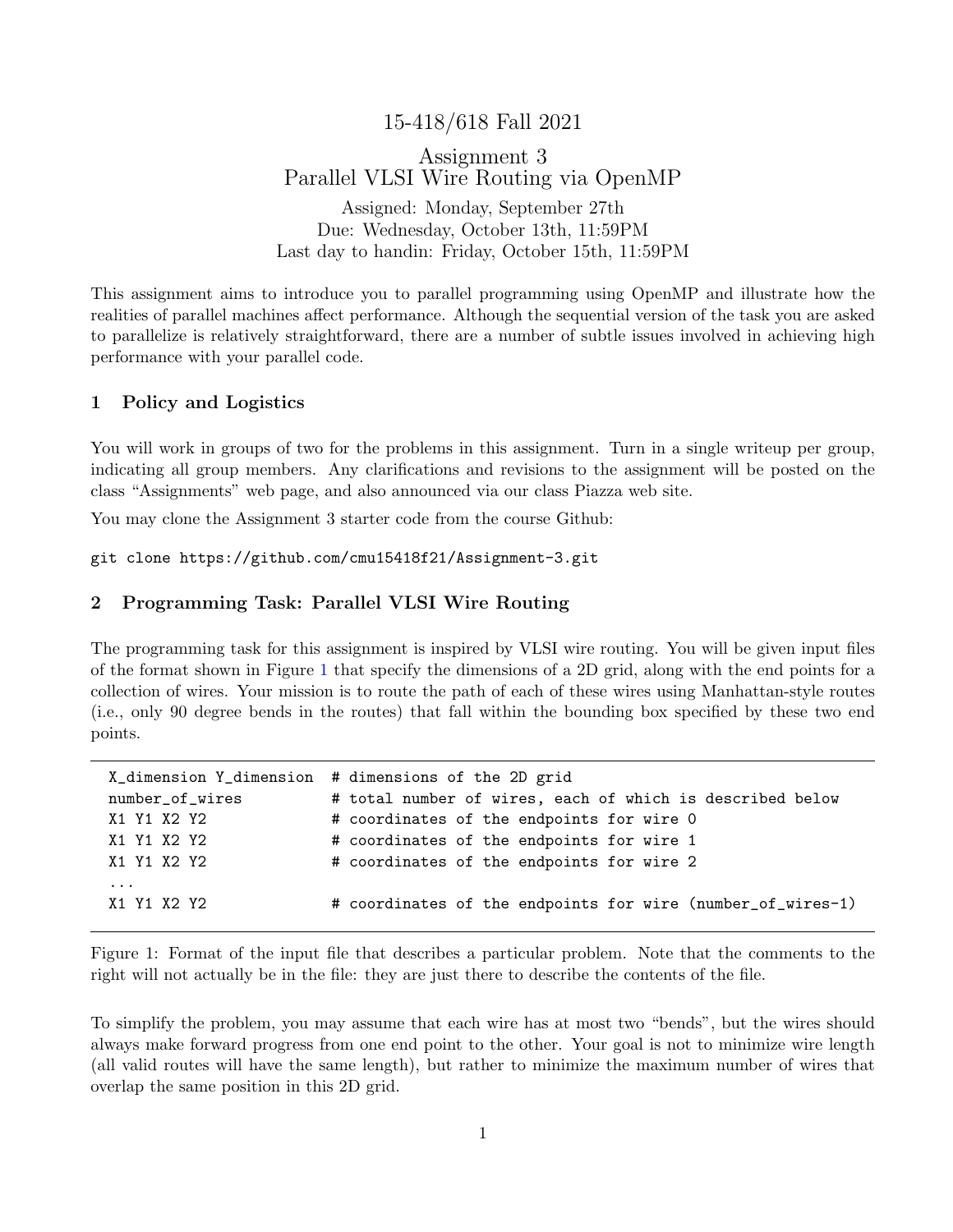This metric is important in VLSI because it corresponds to the number of layers of metal that are needed in the VLSI process to route the chip. (The more layers of metal, the more expensive the process.) Even if only a single point in the 2D grid requires an additional layer of metal, you still incur the cost of the more expensive VLSI process.

Your algorithm will begin by visiting each wire once to place it in an initial route using a simple greedy heuristic. After the initial routes have been created, you will then make several iterative passes over the wires, possibly improving the route of each wire as you visit it. To illustrate how your algorithm will work, consider the small example input file in Figure [2,](#page-1-0) which specifies five wires to be routed in a 10x10 grid. (The first wire is between points  $(1, 1)$  and  $(7, 6)$ , the second is between points  $(3, 2)$  and  $(5, 6)$ , etc.)

| 10 10 |
|-------|
| 5     |
| 1176  |
| 3256  |
| 4328  |
| 6237  |
| 7458  |
|       |

<span id="page-1-0"></span>Figure 2: Illustration of an input file.

Figure [3](#page-1-1) illustrates a hypothetical snapshot of the state of this algorithm for the input file shown in Figure [2.](#page-1-0) On the left-hand side of this figure, we see the current routes of the wires in the 2D grid. (Note that the wires at coordinates  $(7,4)$ ,  $(7,5)$ , and  $(7,6)$  are occupying the same space, even though they were not drawn directly on top of each other for the purpose of illustration.) An important data structure for your algorithm is a 2D cost array, as illustrated on the right-hand side of Figure [3.](#page-1-1) Each entry in the cost array is simply the number of wires (including end points) that are routed through that position in space. For this particular routing example, we can get away with two layers of metal, since the maximum value in the cost array is two.

|                         | 0 | 1 | 2       | 3 | 4                               | 5 | 6       | $\overline{7}$ | 8 | 9 |  |                | 0 | 1 | 2 | 3 | 4 | 5 | 6            | 7            | 8 | 9 |
|-------------------------|---|---|---------|---|---------------------------------|---|---------|----------------|---|---|--|----------------|---|---|---|---|---|---|--------------|--------------|---|---|
| 0                       |   |   |         |   |                                 |   |         |                |   |   |  | 0              | 0 | 0 | 0 | 0 | 0 | 0 | 0            | 0            | 0 | 0 |
| 1                       |   |   |         |   |                                 |   |         |                |   |   |  | 1              | 0 | 1 | 0 | 0 | 0 | 0 | 0            | 0            | 0 | 0 |
| $\overline{c}$          |   |   |         |   |                                 |   | $\circ$ |                |   |   |  | $\overline{c}$ | 0 | 1 | 0 | 1 | 0 | 0 | 1            | 0            | 0 | 0 |
| 3                       |   |   |         |   | $\bullet$                       |   |         |                |   |   |  | 3              | 0 | 1 | 0 | 1 | 1 | 0 | 1            | 0            | 0 | 0 |
| 4                       |   |   |         |   |                                 |   |         | ∩              |   |   |  | 4              | 0 | 1 | 1 | 2 | 2 | 1 | $\mathbf{2}$ | $\mathbf{2}$ | 0 | 0 |
| 5                       |   |   |         |   |                                 |   |         |                |   |   |  | 5              | 0 | 0 | 0 | 1 | 1 | 0 | 1            | 2            | 0 | 0 |
| 6                       |   |   |         |   |                                 |   |         |                |   |   |  | 6              | 0 | 0 | 0 | 1 | 2 | 1 | 1            | 2            | 0 | 0 |
| 7                       |   |   |         | O |                                 |   |         |                |   |   |  | $\overline{7}$ | 0 | 0 | 0 | 1 | 2 | 1 | $\mathbf{1}$ | 1            | 0 | 0 |
| 8                       |   |   | $\circ$ |   |                                 | Ο |         |                |   |   |  | 8              | 0 | 0 | 1 | 1 | 1 | 1 | 1            | 1            | 0 | 0 |
| 9                       |   |   |         |   |                                 |   |         |                |   |   |  | 9              | 0 | 0 | 0 | 0 | 0 | 0 | 0            | 0            | 0 | 0 |
| Snapshot of Wire Routes |   |   |         |   | <b>Corresponding Cost Array</b> |   |         |                |   |   |  |                |   |   |   |   |   |   |              |              |   |   |

<span id="page-1-1"></span>Figure 3: Example of a potential wire routing (shown on the left) and the corresponding cost array (shown on the right), for the input file given in Figure [2.](#page-1-0)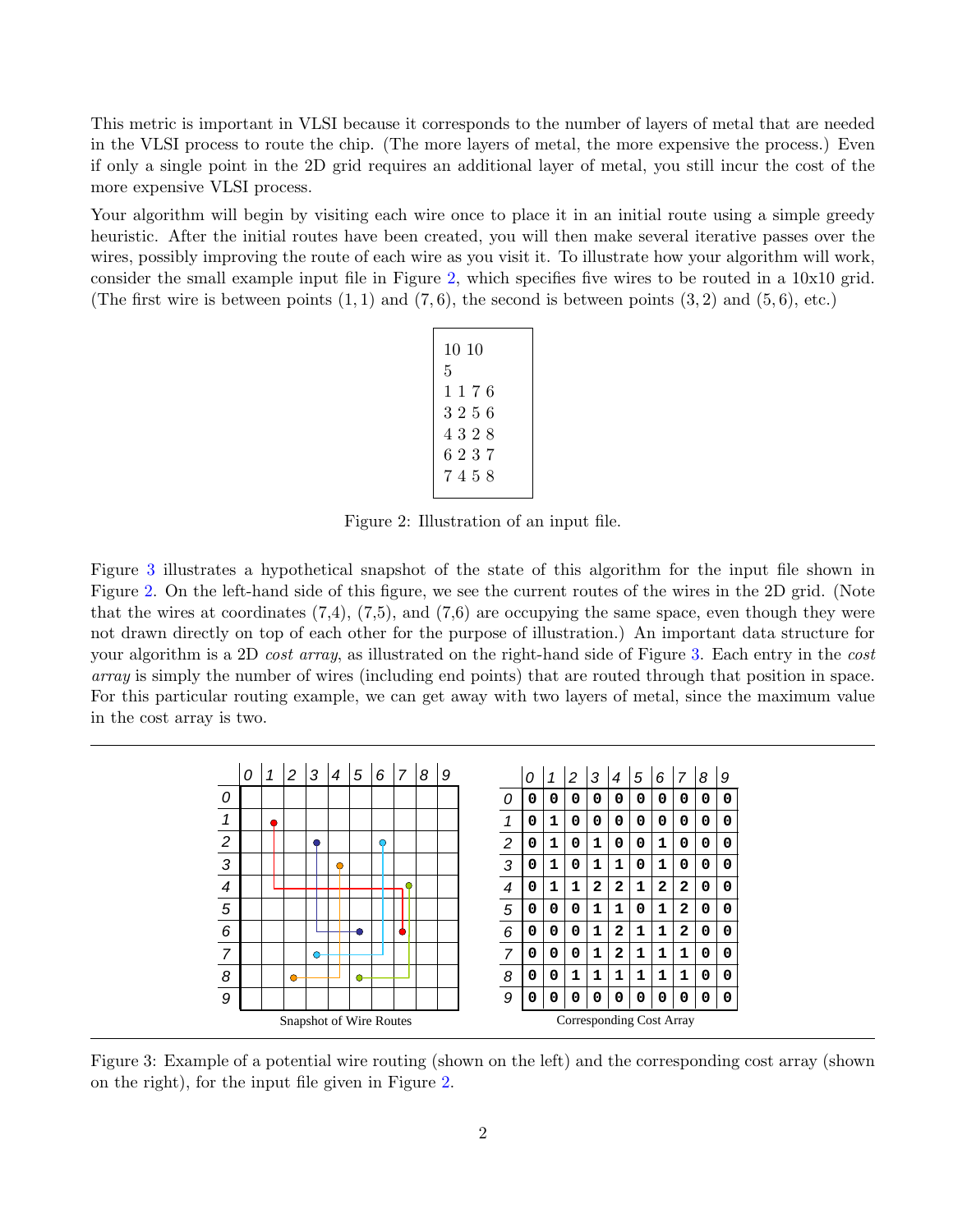#### 3 Further Algorithmic Details

#### Metric For Optimization:

Your first priority in choosing a route is to select one that minimizes the maximum cost array value along the route. Given a set of routes with equivalent maximum cost array values, your next priority is to minimize the sum of the cost array values along the entire path. Beyond that, you can break ties arbitrarily.

For example, if we were to revisit the red wire in Figure [3](#page-1-1) with end points at coordinates  $(1,1)$  and  $(7, 6)$ , a better route for this wire would consist of two segments: one segment running from  $(1, 1)$ to  $(7, 1)$ , and another running from  $(7, 1)$  to  $(7, 6)$  (with a 90 degree bend at position  $(7, 1)$ ). While this improved route still has a maximum cost array value of 2, it has a lower total cost over its entire path (15 versus 18).

#### A Single Iteration:

After initially placing the wires using a simple greedy heuristic, you should make several iterative passes over the wires, possibly improving each wire route as you visit it. To simplify the problem, you may assume each wire has at most two "bends". For examples, see Figure [4,](#page-2-0) which contains wires that are on straight lines, wires with only one "bend" and wires with up to two "bends":



<span id="page-2-0"></span>Figure 4: Examples of possible wire shapes. Wires can lie along vertical or horizontal lines, have one bend in their route, or have at most two bends in their routes.

Restricting the number of bends in the wire drastically reduces the search space. Consider a wire with endpoints at  $(0, 0)$  and  $(x, y)$ , with  $x > 0, y > 0$ . The total number of possible routes is exactly  $x+y$ . To see this, consider the following route, which first travels along the x-axis:  $(0,0) \rightarrow (1,0) \rightarrow (1,y) \rightarrow$  $(x, y)$ . There are exactly two "bends", represented by intermediate points along the route. Another possible route is  $(0, 0) \rightarrow (2, 0) \rightarrow (2, y) \rightarrow (x, y)$  and in general  $(0, 0) \rightarrow (a, 0) \rightarrow (a, y) \rightarrow (x, y)$ where  $0 < a < x$ . In the special case of routing  $(0,0) \rightarrow (x,0) \rightarrow (x,y)$  there is actually only one "bend" or intermediate point along the route.

Similarly, if we want to first travel along the y-axis:  $(0,0) \rightarrow (0,b) \rightarrow (x,b) \rightarrow (x,y)$  holds, as long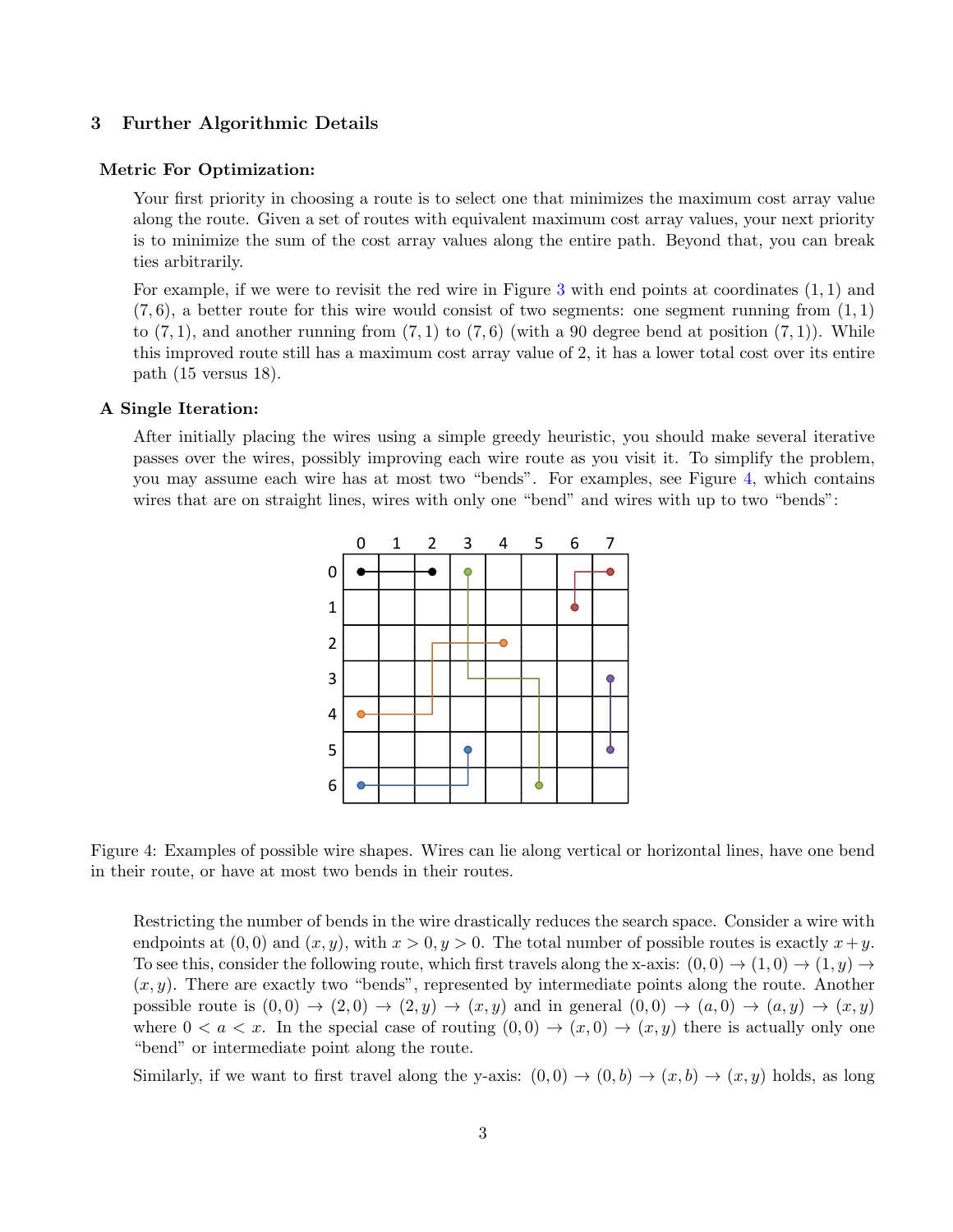as  $0 < b < y$ , as well as the route  $(0, 0) \rightarrow (0, y) \rightarrow (x, y)$ . You can convince yourself that these are all the routes possible between  $(0, 0)$  and  $(x, y)$ .

In general, the total number of routes will be  $\Delta x + \Delta y$ , assuming the endpoints do not lie on a straight line (then, there is only one possible route according to our scenario).

Consider the wire placement algorithm for a particular wire whose two endpoints are not on a straight line. The "inner loop" code might (but does not need to) follow this basic outline. "Minimum path" refers to the minimum cost path according to our metric for optimization.

- 1. Calculate cost of the current path, if not known. This is the current minimum path.
- 2. Consider all paths which first travel horizontally. If any cost less than the current minimum path, that is the new minimum path.
- 3. Consider all paths which first travel vertically. If any cost less than the current minimum path, that is the new minimum path.

It is acceptable for the inner loop of your implementation to differ from this outline; this is merely one way to approach the problem.

- Simplified Simulated Annealing: A real version of this application would iterate until it no longer achieves significant improvements, and it might use simulated annealing to avoid being trapped in local minima. Since our focus in this assignment is on understanding and improving parallel performance rather than generating a high-quality CAD tool, we will simplify things a bit.
	- Rather than iterating until the solution quality no longer improves, you may simply iterate for a fixed number of iterations  $N_{iters}$  after the initial wire placement. The value of  $N_{iters}$  should be an input parameter to your program. By default, please set  $N_{iters}$  to 5.
	- Rather than performing a true simulated annealing algorithm, you may perform a crude approximation of simulated annealing as follows. You will visit each wire to see whether its route can be improved. With some probability  $P$ , where  $P$  is an input parameter, you will pick a new route<sup>[1](#page-3-0)</sup> uniformly at random from the set of all possible routes. Otherwise, you will use the improved route your algorithm suggests. Choosing a random route with some probability each iteration can help your algorithm escape poor local minima from which it cannot make any further optimization progress.

This simply adds a step to the beginning of your algorithm:

- 1. Calculate cost of current path, if not known. This is the current minimum path.
- 2. Consider all paths which first travel horizontally. If any cost less than the current minimum path, that is the new minimum path.
- 3. Consider all paths which first travel vertically. If any cost less than the current minimum path, that is the new minimum path.
- 4. With probability  $1 P$ , choose the current minimum path. Otherwise, choose a path uniformly at random from the space of  $\Delta x + \Delta y$  possible routes.
- Output from your program: The output from your program should include the contents of the cost array (named costs\_\$inputFileName\_\$numThreads.txt) and a representation of the actual wire routes for each wire (named output\_\$inputFileName\_\$numThreads.txt). The content format for the cost array output file should be a space-delimited matrix of numbers:

<span id="page-3-0"></span><sup>&</sup>lt;sup>1</sup>It is acceptable to skip this step when the minimum route between two points lies on a straight line.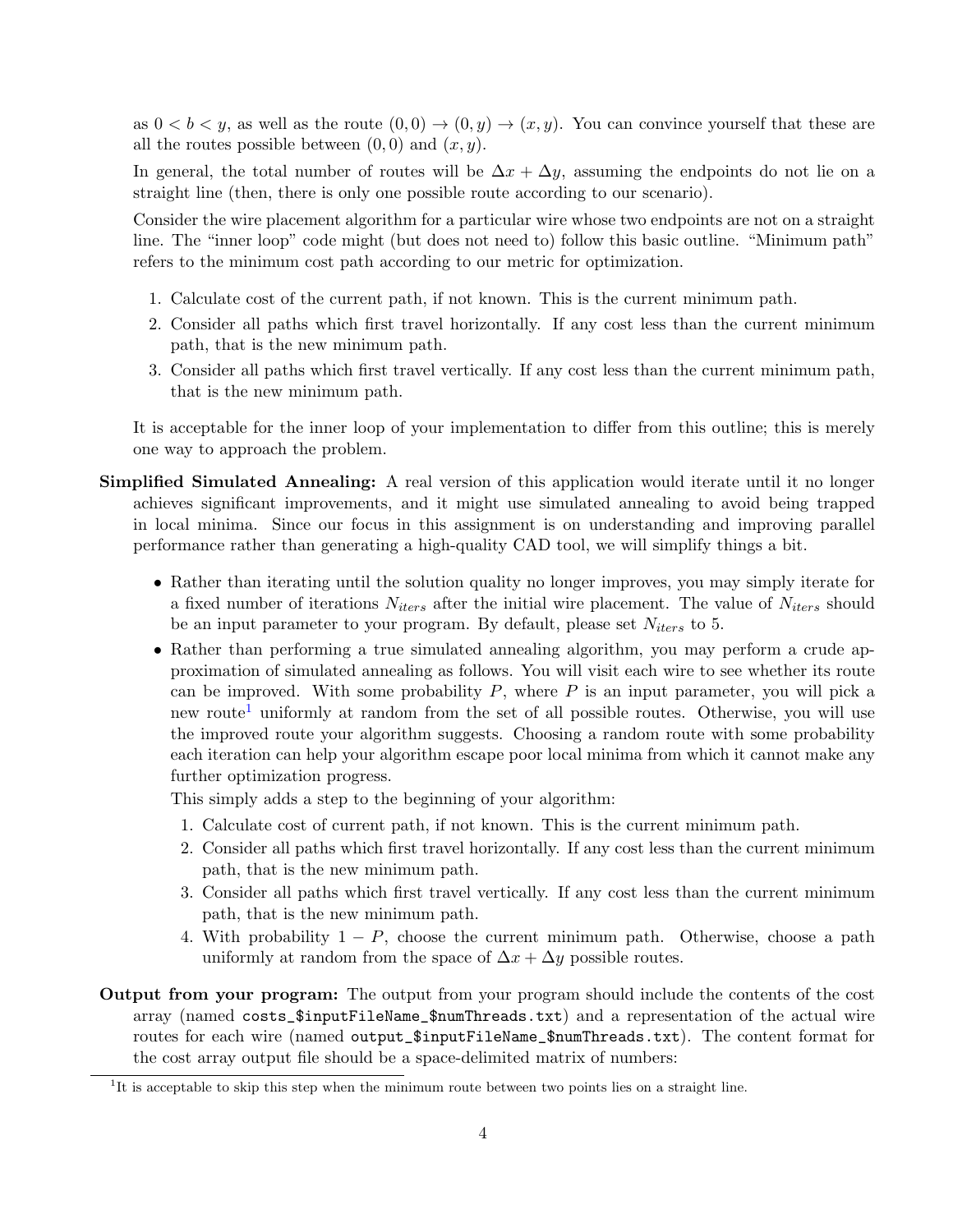$<$ maxX>  $<$ maxY> <c11> <c12> ... <c1n> <c21> <c22> ... <c2n> ...  $<sub>cm1</sub> > <sub>cm2</sub> > ... <sub>cmn</sub>$ </sub>

where  $\langle \text{max} \rangle$  and  $\text{max}$  are the x and y dimensions of the grid. The content for the wire routes output file should be in the format used in Figure [1:](#page-0-0)

```
<maxX> <maxY>
<# of wires>
<w1x1> <w1y1> <w1x2> <w1y2> <w1x3> <w1y3> ...
<w2x1> <w2y1> <w2x2> <w2y2> <w1x3> <w1y3> ...
...
```
The computation for writing these out can be done sequentially (on one thread) after the parallel algorithm completes, and it should not be counted against your parallel speedup. In your writeup, please present the routes and the cost array in a graphical format (not as dumps of text or numbers). We have provided a visualization tool, located in code/WireGrapher.java, to help you with this part of the assignment. You can compile and run WireGrapher using the following commands (make sure to SSH with the  $-Y$  flag):

\$ javac WireGrapher.java \$ java WireGrapher [input]

#### 4 Parameter Names

Your executable should accept the following parameters as command line arguments:

```
<executable> -f <filename> -n <num_threads> [-p <P>] [-i <N_iters>]
```
where both P and N\_iters are optional arguments.

#### 5 Logistics

You should parallelize these applications using OpenMP to create a shared-memory application. Further details on how to use the OpenMP can be found in tutorials/openmp.pdf, along with several example C programs in examples. You can also take a look at the following documents: [The OpenMP 3.0 specification](http://www.openmp.org/mp-documents/spec30.pdf) and [An OpenMP cheat sheet](http://openmp.org/mp-documents/OpenMP3.1-CCard.pdf) .

We will make a number of different input files available to you (using the format shown in Figure [1\)](#page-0-0) in the code/inputs directory. We will provide inputs at a variety of different sizes. Please start with the test files in the code/inputs/testinput first in order to debug your program. Once it appears to be working, try the files in code/inputs/timeinput. You will need to report your performance on the code/inputs/timeinput files as part of your assignment submission.

We provide a script called code/validate.py to validate the consistency of output wire routes and the cost array. You can run python validate.py -h for instructions on how to use the script.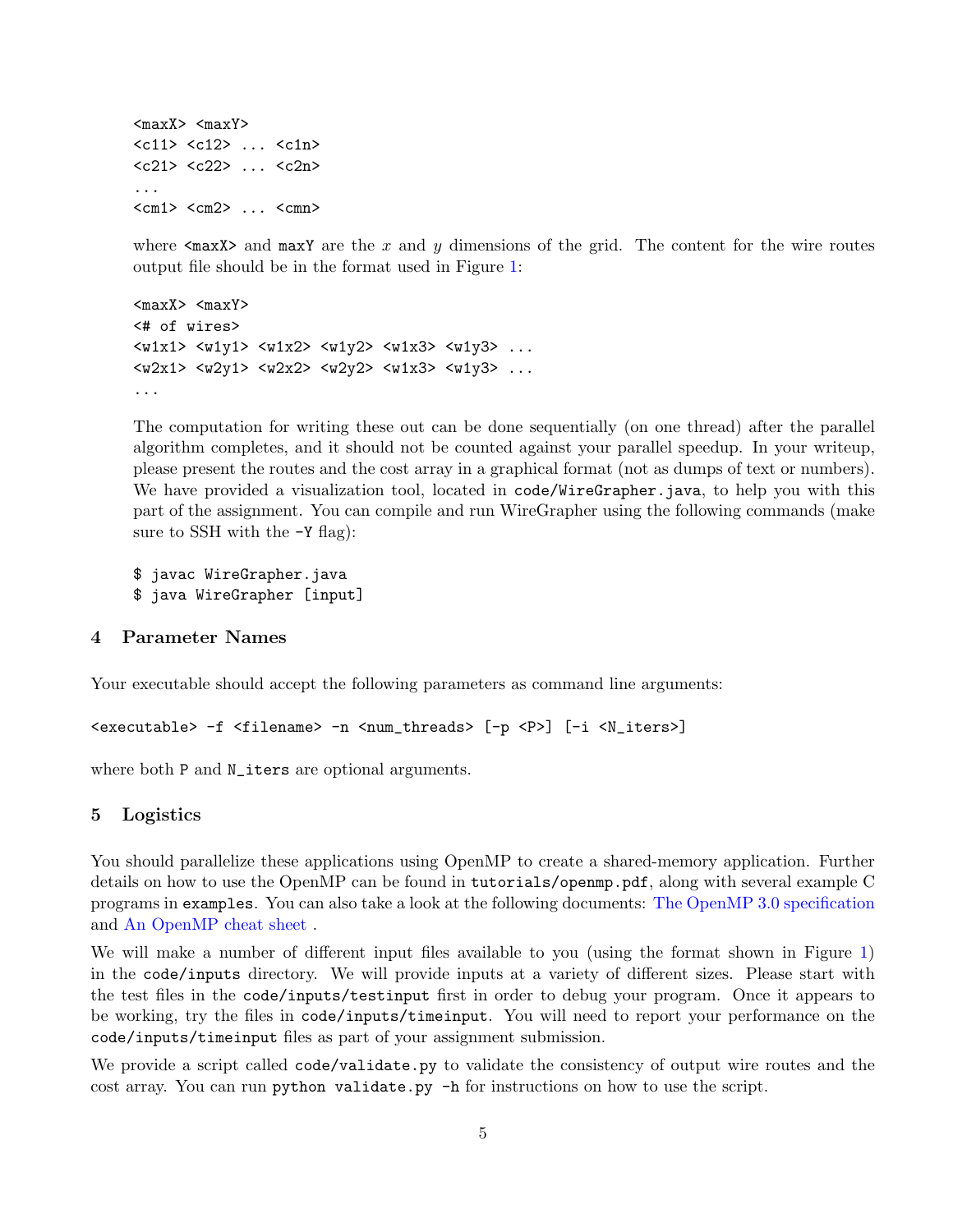### 6 The Parallel Machines

Feel free to use the machines in the Gates cluster for your initial development and testing. Host names for these machines are  $ghcX.ghc.andrew.cmu.edu$ , where X is between 47 and 86.

However, you will collect your final performance numbers on the PSC Bridges-2 RM (Regular Memory) and GPU machines. For more information on using these machines, please see the tutorials/machines.pdf document. You may also find it helpful to refer to the [Bridges-2 User Guide.](https://www.psc.edu/resources/bridges-2/user-guide-2/)

## 7 Measuring Performance

Execution time: To evaluate the performance of the parallel program, measure the following times:

- 1. Initialization Time: The time required to perform initialization, read the command line arguments, and create the separate processes. Start timing when the program starts, and end just before the main computation starts.
- 2. Computation Time: This is strictly the time to compute the result. (It does not include the time necessary to print them out.) Start timing when the main computation starts after all the processes have been created, and finish when all of the results have been calculated.

Note that: Total Time = Initialization Time + Computation Time. Speedup is calculated as  $\frac{T_1}{T_p}$ , where  $T_1$  is the time for one processor, and  $T_p$  is the time for P processors. Computation Speedup uses only Computation Time, and Total Speedup uses the Total Time. The starter code includes some basic timing code that you may use.

Cache misses: In this assignment, we will also be using hardware counters to report certain performance metrics at the program level. In particular, we will measure the number of cache misses of your parallel programs using perf, a performance analysis tool for Linux. You can use the following command to measure the total cache misses across all threads:

#### \$ perf stat -e cache-misses \$PROGRAM

### <span id="page-5-0"></span>8 Performance Analysis

The goal of this assignment is for you to think carefully about how real-world effects in the machine are limiting your speedup, and how you can improve your program to get better performance. If your performance is disappointing, then it is likely that you can restructure your code to make things better. We are especially interested in hearing about the thought process that went into designing your program, and how it evolved over time based on your experiments.

Your report should include the following items:

- 1. A detailed discussion of the design and rationale behind your approach to parallelizing the algorithm. Specifically try to address the following questions:
	- What approaches have you took to parallelize the algorithm?
	- Where is the synchronization in your solution? Did you do anything to limit the overhead of synchronization?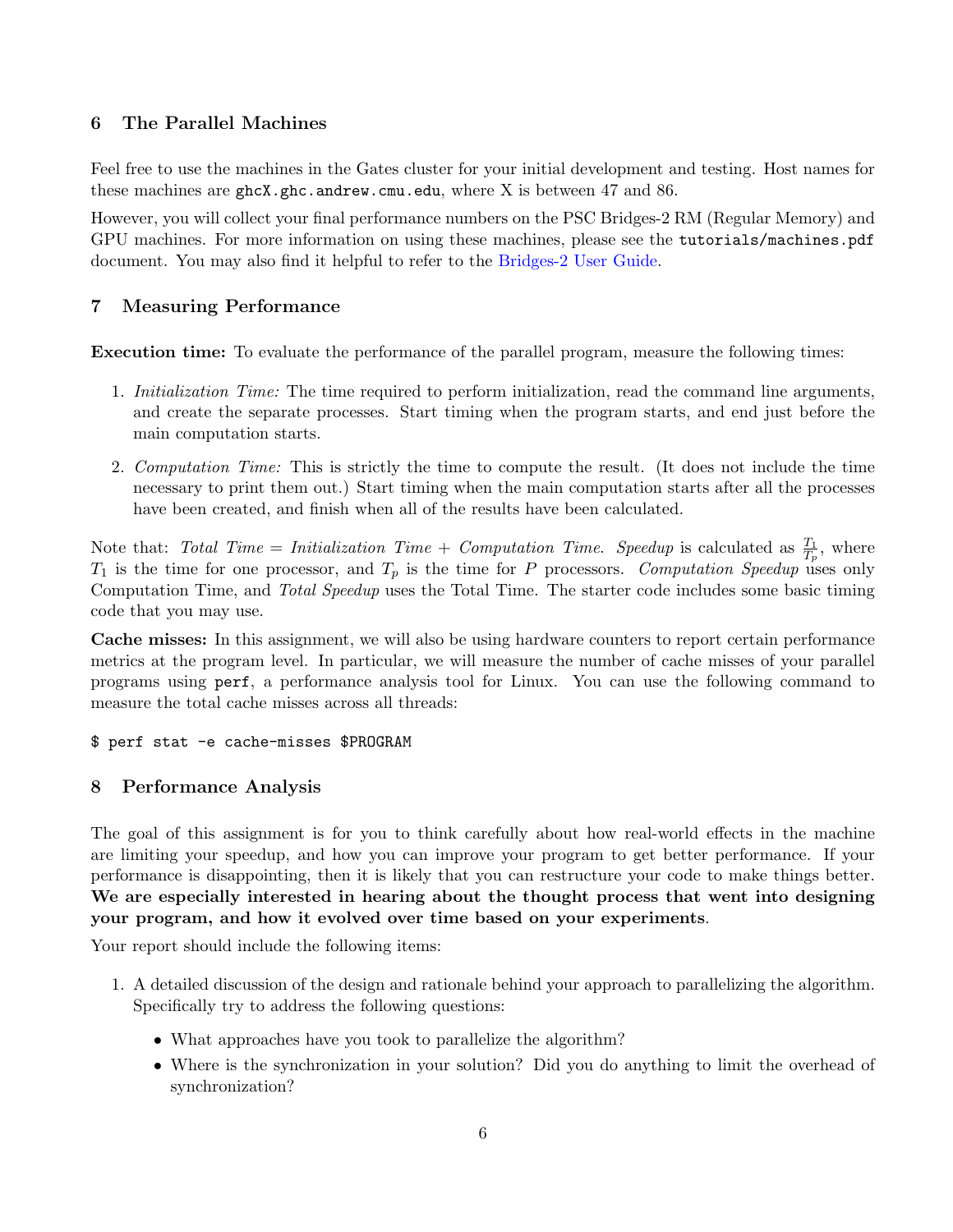- Why do you think your code is unable to achieve perfect speedup? (Is it workload imbalance? communication/synchronization? data movement?)
- At high thread counts, do you observe a drop-off in performance? If so, (and you may not) why do you think this might be the case?
- 2. The output of your program (shown graphically using the WireGrapher tool) for the input circuits in code/inputs/timeinput.
- 3. A plot of the Total Speedup and Computation Speedup vs. Number of Processors  $(N_{process})$  for the input circuits in code/inputs/timeinput, where  $N_{process} = 1, 4, 16, 64,$  and 128. Please measure your speedup on PSC Bridges-2.
- 4. A plot of the total number of *cache misses* for the entire program vs. Number of Processors ( $N_{process}$ ) for the input circuits in code/inputs/timeinput, where  $N_{process} = 1, 4,$  and 16. You can measure this using perf stat -e cache-misses \$PROGRAM on the Gates cluster machines (unfortunately, this measurement is not available on PSC Bridges-2).
- 5. A plot of the arithmetic mean of *per-thread* cache misses vs. Number of Processors ( $N_{process}$ ).
- 6. Discuss the results that you expected for all the plots in Questions 2-5 and explain the reasons for any non-ideal behavior that you observe.
- 7. A plot of the Total Speedup and Computation Speedup on 128 threads with respect to 1 thread where the value of  $P$  (i.e. the probability of forcing a wire to be rerouted through simulated annealing) is varied between 0.01, 0.1, and 0.5, for the input circuits in code/inputs/timeinput. (If running with 1 thread is too slow, you are free to change the baseline to 4 threads or even 16 threads)
- 8. Discuss the impact of varying P on performance, explaining any effects that you see.
- 9. A plot of the Total Speedup and Computation Speedup on 128 threads where the input problem size is varied. There are different ways to vary the problem size, for example, grid size, number of wires, the average length of wires or even the layout of the wires. Here, please explore the different grid size and number of wires. Please report the results for the input circuits in code/inputs/problemsize. (Again, if running with 1 thread is too slow, you are free to change the baseline to 4 threads or even 16 threads)
- 10. Discuss the impact of problem size (both grid size and number of wires) on performance.

### 9 Grading

You will be graded on the report items in Section [8.](#page-5-0) While we do ask you to include your performance on the inputs provided in code/inputs/timeinput, we won't put too much emphasis on performance. We care a lot more about your thought process in parallelizing the algorithm and your analysis of the results. That being said, here are the computation time metrics (in seconds) for the reference solution to serve as a performance target: